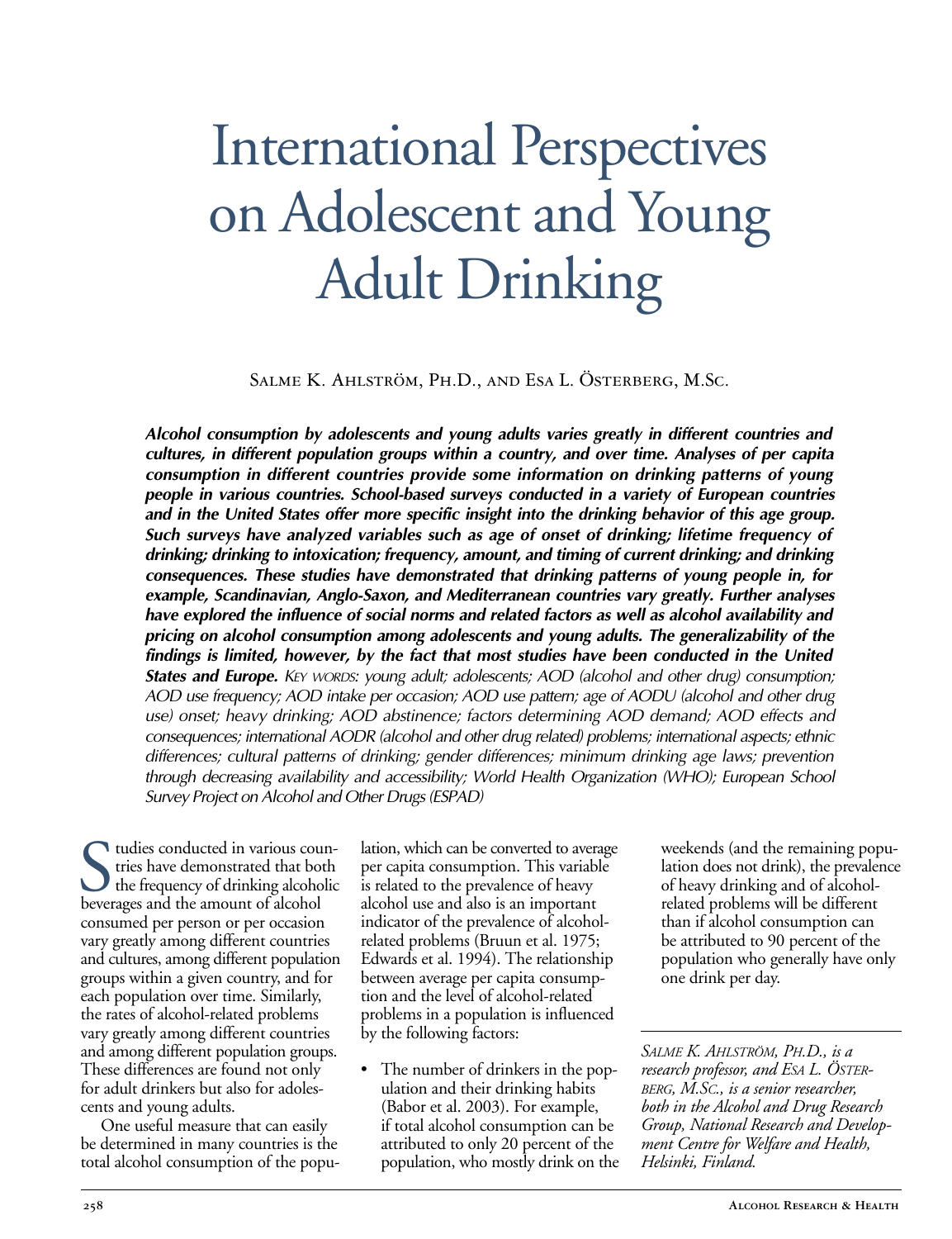- The drinking culture and attitudes toward drinking and alcohol-related problems. "Harmful" drinking and alcohol-related problems are in part culturally defined—that is, a behavior (e.g., drinking to intoxication) considered problematic in one culture may not be thought of as problematic in another culture.
- Overall historical, cultural, economic, and social circumstances that affect many areas related to alcohol consumption. For instance, if drinking habits are similar in two countries but people in one of those countries are significantly less likely to own a car, then the frequency of drunk driving and the proportion of alcoholrelated deaths among all traffic fatalities will differ greatly between the two countries.
- Alcohol control measures and their enforcement. For instance, increases in the legal drinking age and effective enforcement of the new age limit will lead to lower alcohol consumption levels and fewer alcohol-related problems among young adults and adolescents.

The relationships between alcohol consumption and alcohol-related problems, as well as the factors that influence these relationships, apply to both adult and adolescent drinking. When trying to compare adolescent or young adult alcohol consumption across countries or cultures, however, researchers must keep in mind that the definitions of these two developmental stages can vary according to the cultural and historical background of the society under investigation. Broadly defined, adolescence and young adulthood include the period of transition from childhood to adulthood. It is the time when a person acquires the skills needed to cope with the emotional, physical, social, and economic separation from parents. Ideally, it also is the time when a person paves the way for establishing his or her own family, raising children, and participating in social and work life as well as leisure time activities as an independent individual. Because these developments

may occur at different ages in different cultures, it is difficult to define adolescence and young adulthood in terms of exact ages. For practical purposes, in most Western industrialized societies, adolescence is defined as ages 14 through 18 and young adulthood as ages 19 through 25 (Ahlström 2000). In some studies, even 29-year-olds have been considered young adults (Rehm et al. 2001).

After a brief review of alcohol consumption patterns in the entire population (which to a certain extent also reflect consumption patterns by younger people), this article provides an international perspective on alcohol consumption among adolescents and young adults and examines gender differences, abstinence rates, the amount and frequency of drinking, as well as drinking to intoxication. This discussion considers not only the actual drinking patterns but also the drinking contexts (i.e., the time and place of drinking and the nature of the drinking occasion). It is important to keep in mind, however, that the information on drinking patterns usually comes from survey studies, which can differ greatly in how different aspects of drinking patterns are defined and measured (Simpura and Karlsson 2001). Furthermore, most of the available research data were obtained in the developed countries, which may limit the generalizability of these research findings to adolescent and young adult drinking in other areas of the world.

#### **International Comparisons of Adult Alcohol Consumption Patterns**

Drinking alcohol is a social behavior in the sense that it is something young people learn and practice with other members of their culture (Edwards et al. 1994). Drinking patterns among adolescents and young adults in any country or culture consequently are related in many ways to the drinking patterns of the entire population (Room 2004). Therefore, a global review of per capita alcohol consumption and general drinking patterns also gives a first rough description of the differences in the amounts and patterns of adolescent and young adult drinking in different parts of the world. Adolescent and young adult drinking behaviors may show some systematic deviation from adult drinking behaviors in a given culture, however, because of differences in living conditions between adolescents/ young adults and the adult population and because of the influences of international youth culture and mass media.

One source of information on alcohol consumption and its consequences in various areas of the world is the World Health Organization (WHO). For surveying purposes (e.g., to estimate the global burden of disease), WHO has divided the world into 15 geographical areas based on adult and infant mortality. WHO also has used these areas to estimate the levels of alcohol consumption and proportions of drinkers around the globe.<sup>1</sup> However, countries within these 15 areas are not always uniform with regard to alcohol consumption and drinking habits. For example, Iceland and Norway, with a total alcohol consumption of about 7 liters per person age 15 and older, belong to the area "Europe A," where the average alcohol consumption is 13 liters (i.e., almost twice that in Iceland or Norway). Despite these kinds of problems, the WHO data help to broadly characterize the levels and trends in alcohol consumption and drinking patterns in different parts of the world.

## *General Trends in Total Alcohol Consumption*

Rehm and colleagues (2003) conducted an international comparison of average alcohol consumption in people age 15 and older around the world using the WHO data. These analyses found the following:

• Average alcohol consumption was highest in Europe, the Americas, and established market economies such as Australia, Japan, and New Zealand, although there were exceptions (e.g., the Muslim countries of the former

<sup>1</sup> These data are derived primarily from populationweighted averages of country estimates, but in many cases the figures include a substantial element of extrapolation and expert judgment (Babor et al. 2003).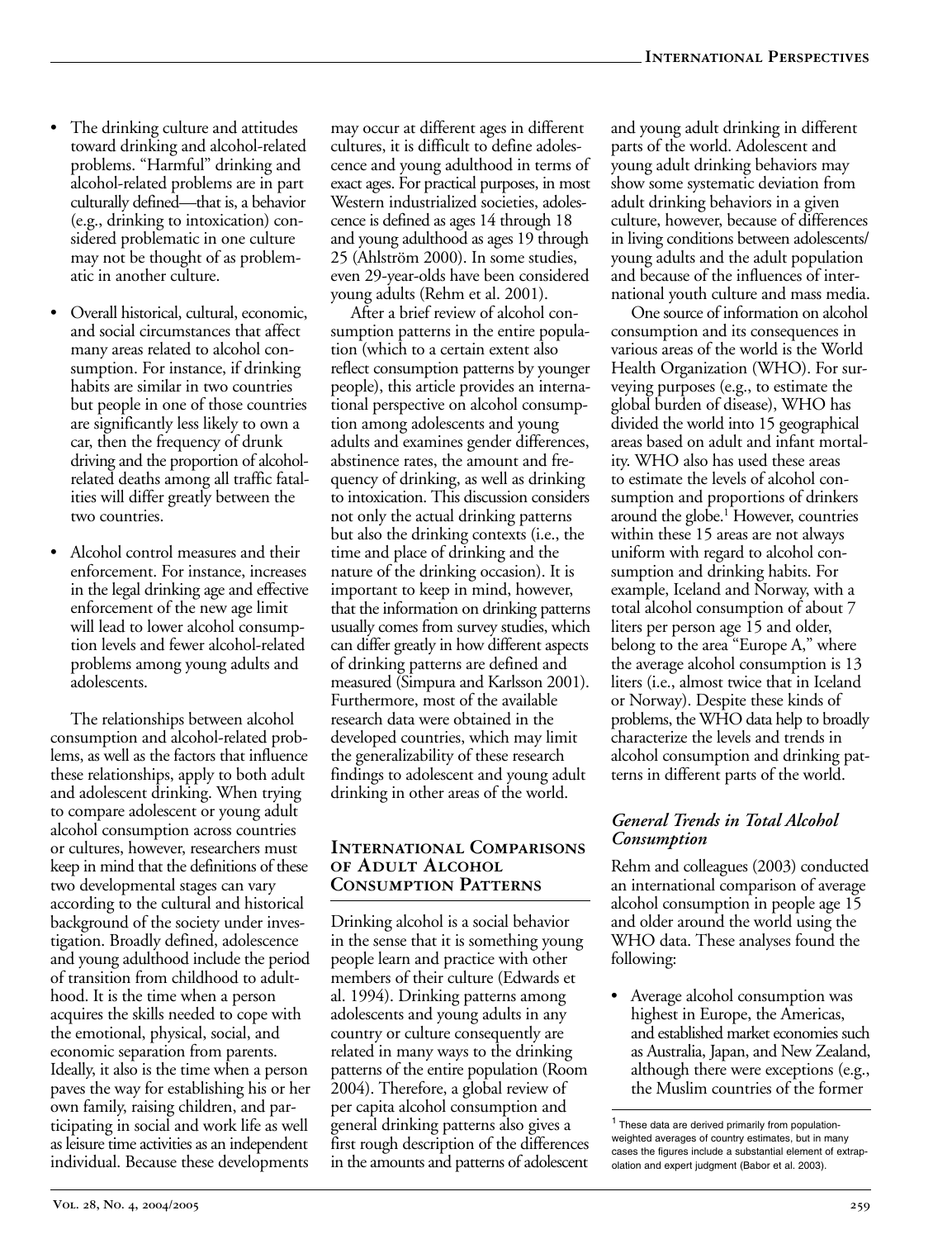Soviet Union and Yugoslavia and the least developed countries in South and Central America).

- Average alcohol consumption generally was lower in Africa and Asia.
- Alcohol consumption was particularly low in the Muslim countries in the eastern Mediterranean region and on the Indian subcontinent.

Other studies have examined changes in per capita or per adult alcohol consumption since the mid-1970s (Babor et al. 2003) and have found that:

- Alcohol consumption appears to have declined in many countries with previously high alcohol consumption, particularly in the traditional wine-producing and wine-drinking countries of Europe (i.e., France, Italy, Portugal, and Spain) but also in the wine-producing countries of South America.
- In many other established market economies, such as Canada and the United States, a smaller but still significant decrease in total alcohol consumption has occurred over the same period.
- In most countries of the Americas and Africa and in the eastern Mediterranean countries, alcohol consumption has been constant or slightly decreasing during recent decades.
- Alcohol consumption appears to have increased the most in Asian countries.
- Some developed countries (e.g., Denmark, Finland, Ireland, and Japan) have countered the trend toward decreasing alcohol consumption; in fact, consumption there has increased.

# *Proportions of Drinkers*

The proportion of people who drink any alcohol varies greatly among different countries. In general, the highest

proportion of drinkers is found in Europe, Australia, and New Zealand, where 80 to 90 percent of all adults are drinkers (Rehm et al. 2003). In the Western Pacific, 80 to 90 percent of all men are drinkers. In the Americas, about two-thirds of adults are drinkers. For instance, the share of drinkers is 73 percent in Canada and 65 percent in the United States (Babor et al. 2003). In African countries, around half of the men and one-third of the women drink alcohol. In the rest of the world, only a minority of adults are drinkers.

In all countries, men are more likely to drink alcohol than are women. The differences between men and women in the proportion of drinkers are particularly marked in China and Southeast Asia. Women are especially likely to be abstainers in the Indian subcontinent and Indonesia as well as in the Middle East (Rehm et al. 2003).

# *Differences in Drinking Patterns*

Many studies (primarily based on survey data) have analyzed drinking patterns around the world. These studies consistently have found significant differences in drinking patterns between men and women, between younger and older people, and often among ethnic or religious groups. For example, Ahlström and colleagues (2001*a*) found that, on average, men drink significantly more than women do. In many countries, men account for 70 to 80 percent or more of the total alcohol consumption, and in some developing countries, men's share of overall alcohol consumption is even greater. For instance, survey data from China indicate that men consume about 95 percent of all alcohol (Babor et al. 2003).

Alcohol consumption also is unevenly distributed among the drinking population in any country—that is, in all societies, most of the alcohol is consumed by a relatively small proportion of drinkers. For example, in the United States, the top 20 percent of drinkers consume almost 90 percent of all alcohol (Greenfield and Rogers 1999). And in China, the top 12.5 percent of the drinkers (corresponding to 7.5 percent of the population) have been estimated

to account for 60 percent of total alcohol consumption (Wei et al. 1999). In general, the proportion of drinkers who account for most of the alcohol consumption probably is smaller in countries with low per capita alcohol consumption—that is, in these countries alcohol consumption is more concentrated (Edwards et al. 1994).

## *Intoxication and Harmful Drinking*

Countries also vary in how often people drink to intoxication, how intoxicated people get, and how people behave while intoxicated. Generally, men are more likely than women to consume large quantities of alcoholic beverages or drink to intoxication (Babor et al. 2003). Also, the proportion of heavy drinkers and the frequency of heavydrinking occasions are higher among men than among women. Consequently, patterns of harmful drinking<sup>2</sup> are more common in men than in women. Some evidence suggests that this phenomenon may be even more pronounced in developing countries (Room et al. 2002).

According to WHO's data on the global burden of disease, people in the former socialist countries of Eastern Europe, in Middle and South America, and in parts of Africa exhibit the most detrimental drinking patterns. For example, in these countries, drinking to intoxication is a characteristic mediator between alcohol consumption and alcohol-related morbidity, mortality, and social harms. Conversely, drinking patterns appear to be least detrimental in Western Europe, as represented by the patterns found in the wine-producing countries of southern Europe, where people primarily consume wine with meals and do not drink to intoxication (Rehm et al. 2003).

<sup>2</sup> Harmful drinking refers to any drinking pattern where drinking causes immediate harm to the drinker or others, including physical harm (e.g., resulting from alcohol-related unintended injuries and car crashes), social harm (e.g., arguments with family members or others), economic harm (e.g., lost property), or legal harm (e.g., conviction for drunk driving).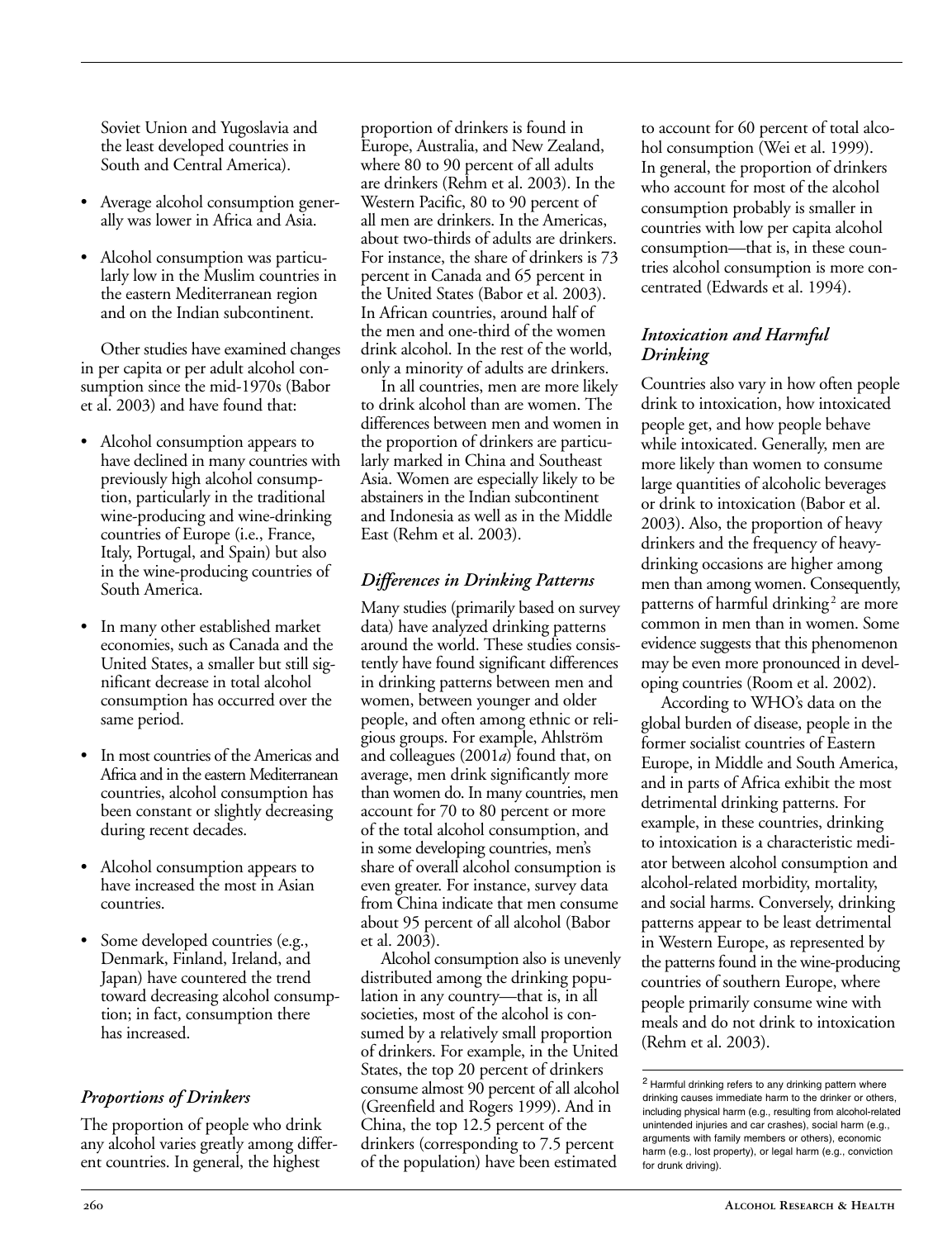#### **Drinking Patterns of Adolescents and Young Adults**

The drinking patterns of people in various age groups are difficult to compare internationally because population surveys conducted in different countries often use different age groupings and varying measures of alcohol consumption levels. Furthermore, most surveys that compare drinking in various age groups have been conducted in the established market economies of Europe and North America, and their findings do not always apply to other regions of the world. Nevertheless, two common findings have emerged from these studies (Babor et al. 2003): (1) abstinence is more prevalent in older age groups than among young adults, and (2) intoxication is more frequent among young adults than older people.

One survey that has provided basic information on adolescents' alcohol consumption in various European countries is the European School Survey Project on Alcohol and Other Drugs (ESPAD) (Hibell et al. 2004). This multinational study of drinking habits and drug use among 15- to 16-year-old European students was first conducted in 1995, and a second survey followed in 1999. For the most recent data collection, conducted in 2003, students from 35 European countries filled out anonymous self-administered in-school questionnaires. Sample sizes, which were designed to be nationally representative, ranged from 555 in Greenland to almost 6,000 in Poland. The findings of this and other relevant surveys are summarized in the following sections.

#### *Age at Onset of Drinking and Prevalence of Abstinence*

Both the long-term and short-term health effects of alcohol consumption depend at least in part on the age when the person begins to consume alcohol. For example, results from a U.S. survey indicate that compared with those who begin drinking at a later age, respondents who begin drinking in their teenage years are more likely during late adolescence and adulthood to experience

alcohol-related unintentional injuries (e.g., motor vehicle crashes, falls, burns, and drownings) and to be involved in fights after drinking (Hingson et al. 2000). Furthermore, early onset of regular alcohol consumption is a significant predictor of lifetime alcohol-related problems, at least in some Western countries (Chou and Pickering 1992; Grant and Dawson 1997; Kraus et al. 2000; Pulkkinen et al. 2003). However, it is not clear whether starting to drink at an early age actually causes alcoholrelated problems and alcohol use disorders or whether it simply indicates an existing vulnerability to alcohol use disorders (Dawson 2000).

In the United States, the average age of first-time use of alcohol is about  $13$ years. In contrast, in a survey conducted in 23 European countries in the late 1990s, more than half of 11-year-olds reported having tasted alcohol (Jernigan 2001). Still, at the beginning of adolescence, the abstinence rate in all European countries is high compared with the adult abstinence rate.

In the ESPAD study, the highest abstinence rate among European youths, 36 percent, was found in Iceland (table 1). In the other Nordic alcohol-monopoly countries Finland, Norway, and Sweden (i.e., former spirit-consuming countries<sup>3</sup>), about 20 percent of the 15- to 16-yearold students had not consumed any alcoholic beverages during the previous 12 months. Also, in some of the southern European wine-preferring countries, many of which are characterized as having the highest alcohol consumption in Europe, abstinence rates among youth were high (e.g., 26 percent in Portugal, 25 percent in Spain, and 20 percent in France) (see table 1). Conversely, the abstinence rate in Greece—also a wine-preferring country was only 9 percent. Equally low or even lower abstinence rates also were found in beer-preferring countries such as Austria, the Czech Republic, Denmark, Germany, and the United Kingdom (Hibell et al. 2004). All of these abstinence rates are substantially lower than in the United States, where 41 percent of students reported not having consumed any alcoholic beverages during the last 12 months (Johnston et al. 2004).

Between adolescence and the onset of adulthood, abstinence rates decreased in most countries, and were about the same for people at age 25 as for middleaged adults. Moreover, in many countries, differences in abstinence rates between males and females were smaller at age 15 than at age 25 (see Hibell et al. 2004; Rehm et al. 2001). In fact, among 15- to 16-year-old students, females in many countries showed lower abstinence rates than males (table 1).

# *Lifetime Frequency of Drinking*

The frequency of alcohol consumption among adolescents is still relatively low. In almost all ESPAD countries and in the United States, less than half of 15 to 16-year-old students were considered frequent drinkers—that is, they had consumed alcohol on 40 or more occasions during their lifetime (see table 2) (Hibell et al. 2004). The only country where 50 percent of adolescents reported such a frequency of alcohol consumption (i.e., were frequent drinkers) was Denmark. Otherwise, the countries with the highest proportion of frequent drinkers were Austria, the Czech Republic, the Netherlands, Ireland, and the United Kingdom. The lowest proportions of frequent drinkers were found in Greenland, Iceland, Norway, Portugal, and Turkey. In most countries, more boys than girls reported a lifetime prevalence of drinking at least 40 times.

# *Drinking to Intoxication*

In many cultures, drinking to intoxication is particularly characteristic of adolescents and young adults, and young males are more likely to drink to intoxication than young females (Currie et al. 2004; Hibell et al. 2004; Kuntsche et al. 2004).

According to the ESPAD study, it is not uncommon for students to drink

<sup>&</sup>lt;sup>3</sup> Although some decades ago there seemed to be relatively clear distinctions among European countries with respect to the beverages of preference—that is, northern European countries were classified as spirit-consuming, Anglo-Saxon and Central European countries were considered beerconsuming, and southern European countries were considered wine-consuming-drinking patterns in many countries have changed, and these distinctions have been blurring in recent decades.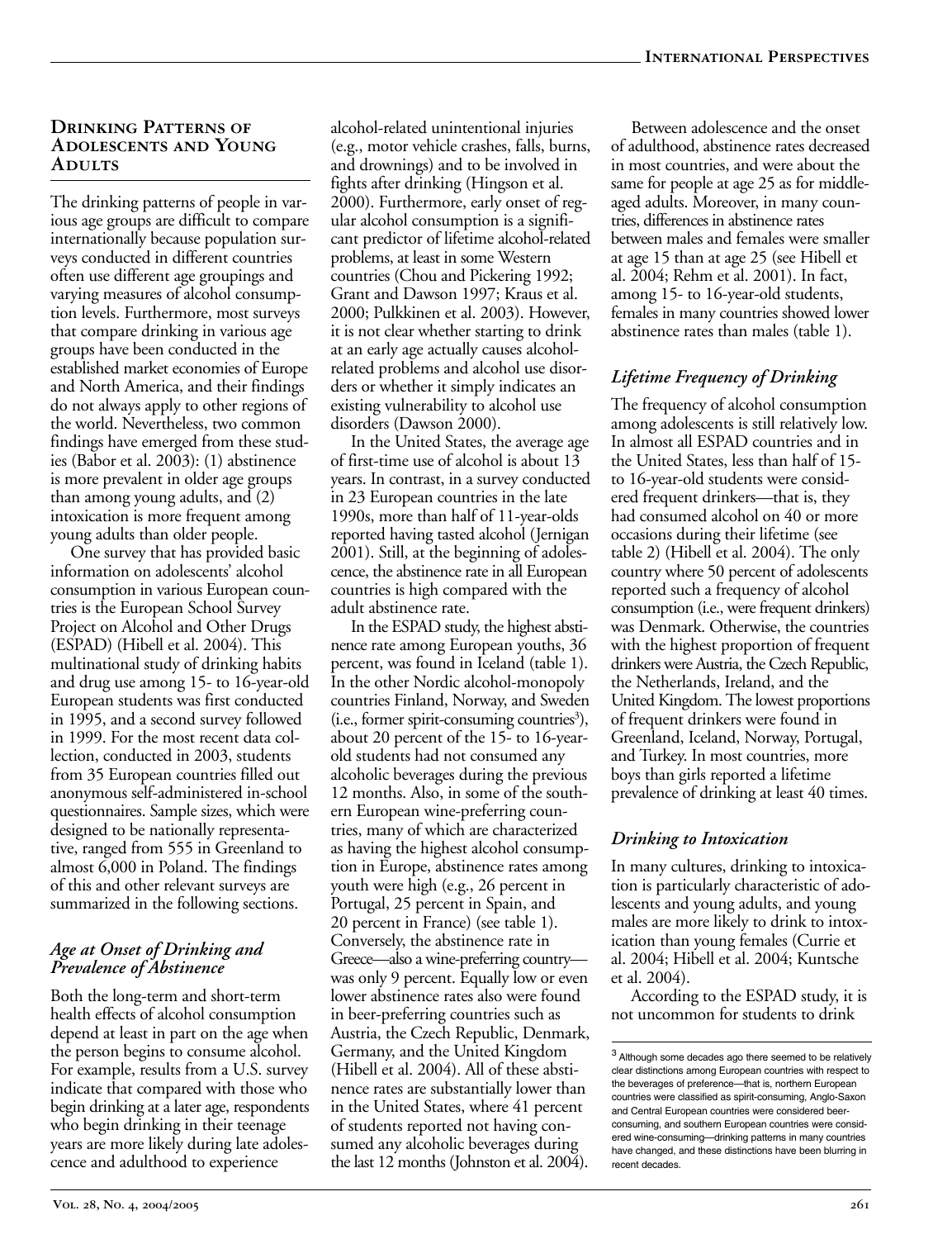to intoxication, although the prevalence of drunkenness varies considerably across the countries (see table 2). Thus, in the Nordic and Baltic countries as well as in Austria, the Czech Republic, Ireland, and the United Kingdom, nearly 20 percent or more of students reported having been drunk at least 20 times in their lives, compared with about 5 percent or less of students in most southern European countries and in Belgium and the Netherlands (Hibell et al. 2004). In other central European and in eastern European countries as well as in the United States, the proportions of students who reported having been drunk at least 20 times were intermediate.

# *Frequency and Amount of Drinking*

The ESPAD study also compared the number of drinking occasions and the amounts consumed per occasion by adolescents in the different countries. These analyses found that in the wineproducing countries (i.e., France, Greece, Italy, and Portugal), adolescents' alcohol consumption can be characterized as fairly frequent but modest (Ahlström et al. 2001*b*). In the Nordic countries (i.e., Finland, Iceland, Norway, and Sweden), in contrast, alcohol consumption can be characterized as seldom but to intoxication. In the beer-preferring nations of Denmark, Ireland, and the United Kingdom, the students drink frequently and to intoxication (see the figure). However, this is not the case in all beerpreferring countries (e.g., Germany, the Czech Republic, and Belgium), demonstrating that drinking habits are not properties of alcoholic beverages and that certain kinds of beverages may be used in different ways. Nevertheless, the prevailing drinking patterns exhibit some relationship with the preferred alcoholic beverages.

# *Time of Alcohol Consumption*

One way to describe drinking patterns is to investigate how alcohol consumption is integrated into everyday activities (e.g., consumption with meals) (Ahlström-Laakso 1976). In many wine-producing countries, drinking is an integral part of meals. For instance, Italian adults

rarely drink between meals. In contrast, in countries such as the United Kingdom, the United States, and the Nordic countries, most people drink at times other than meals.

The drinking patterns of adolescents and young adults in the various countries mirror those of the adults. Thus, the prevalence of intoxication (which typically results from alcohol consumption outside of meals) was much lower among

adolescents in wine-producing European countries than among adolescents in Anglo-Saxon and Nordic countries (Currie et al. 2004; Hibell et al. 2004). In recent years, however, people in Mediterranean countries, especially young people, have begun to consume wine at times other than meals (Nahoum-Grappe 1995), and adolescents in these countries have begun to drink to intoxication more frequently. These

Table 1 Abstinence Rates Among European and American 15- and 16-Year-Olds During the Last 12 Months\*

| Country              | All Students (%) | Males (%)               | Females (%) |
|----------------------|------------------|-------------------------|-------------|
| Austria              | $\overline{7}$   | 8                       | 6           |
| Belgium              | 14               | 13                      | 15          |
| Bulgaria             | 14               | 13                      | 14          |
| Croatia              | 18               | 15                      | 21          |
| Cyprus               | 21               | 16                      | 26          |
| Czech Republic       | 5                | 5                       | 5           |
| Denmark              | 5                | $\overline{\mathbf{4}}$ | 5           |
| Estonia              | 13               | 14                      | 11          |
| Faroe Islands        | 24               | 24                      | 24          |
| Finland              | 20               | 22                      | 19          |
| France               | 20               | 18                      | 22          |
| Germany              | 7                | $\overline{7}$          | 7           |
| Greece               | 9                | $\overline{7}$          | 10          |
| Greenland            | 27               | 32                      | 23          |
| Hungary              | 16               | 16                      | 16          |
| Iceland              | 36               | 38                      | 35          |
| Ireland              | 12               | 14                      | 10          |
| Isle of Man          | 6                | 8                       | 4           |
| Italy                | 18               | 15                      | 20          |
| Latvia               | 13               | 14                      | 12          |
| Lithuania            | 6                | 6                       | 6           |
| Malta                | 10               | 9                       | 11          |
| Netherlands          | 15               | 14                      | 15          |
| Norway               | 24               | 26                      | 21          |
| Poland               | 15               | 12                      | 17          |
| Portugal             | 26               | 24                      | 28          |
| Romania              | 20               | 16                      | 23          |
| Russia (Moscow)      | 14               | 18                      | 11          |
| Slovak Republic      | 10               | 10                      | 9           |
| Slovenia             | 17               | 15                      | 19          |
| Spain                | 25               | 26                      | 24          |
| Sweden               | 23               | 23                      | 23          |
| Switzerland          | 12               | 12                      | 13          |
| Turkey               | 65               | 60                      | 72          |
| Ukraine              | 16               | 17                      | 15          |
| United Kingdom       | 9                | 10                      | 8           |
| <b>United States</b> | 41               | 43                      | 39          |

\*Data on European adolescents was taken from the 2003 European School Project on Alcohol and Other Drugs (ESPAD).

SOURCE: Hibell et al. 2004.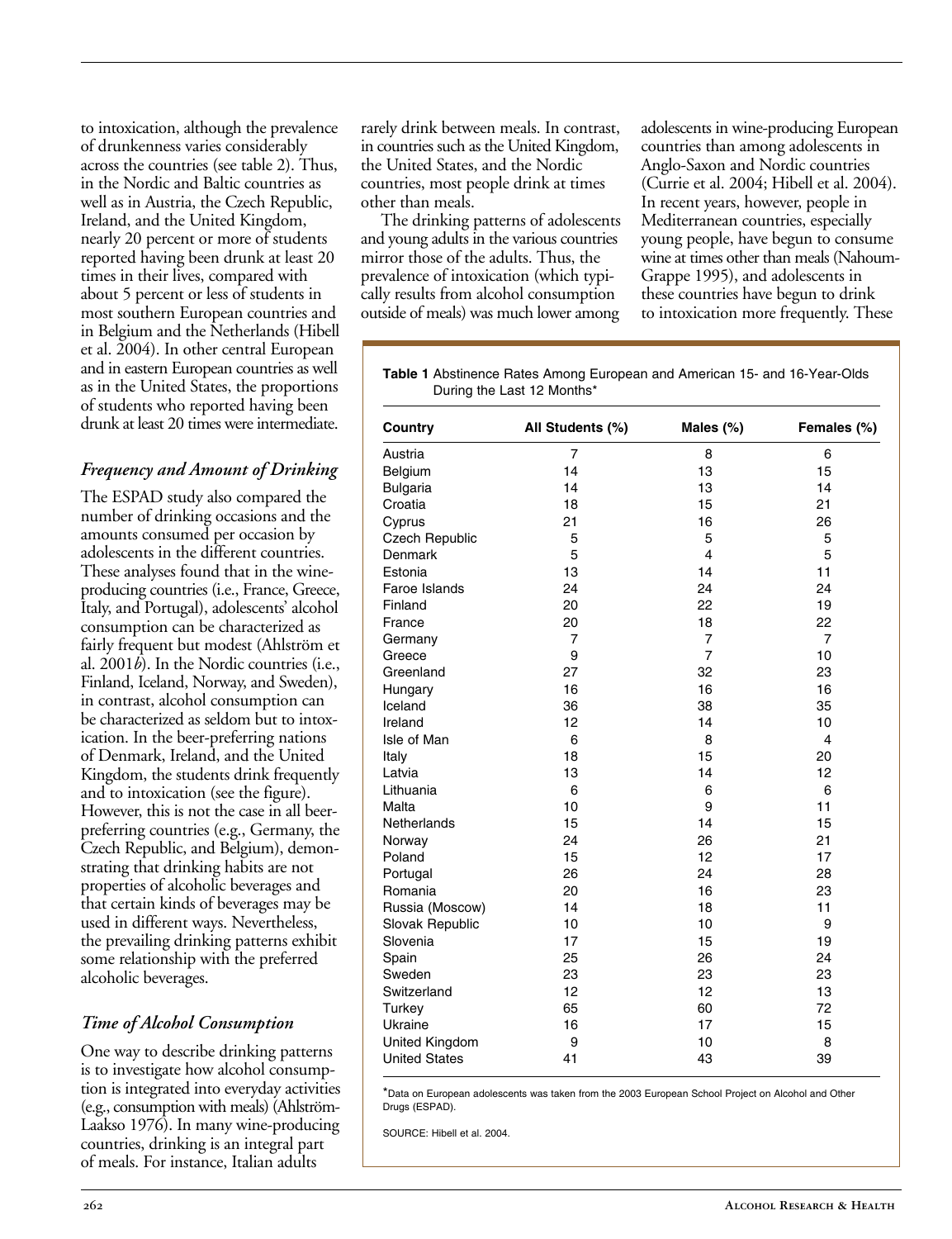observations suggest that moderate, controlled drinking in the wine-producing countries is being replaced by a more irregular pattern of drinking leading to inebriation (Grosso 2004). Moreover, drunken behavior has become more frequent on festive occasions. Thus, the drinking behavior of adolescents from wine-producing countries is beginning

to resemble the behavior of adolescents from countries such as Denmark, Finland, and the United Kingdom.

#### *Consequences of Drinking*

Most alcohol-related problems that affect young people do not result from chronic heavy drinking but from occasional heavy drinking and intoxication. Only a minority of young adults most of them men—drink heavily on a regular basis, thereby increasing their risk of encountering health problems typically associated with chronic alcohol consumption (e.g., liver disease). However, even young people (including the majority of young women) who generally

| Country              | <b>Lifetime Alcohol</b><br>Consumption                                     | Intoxication                                                               |                                                                                | <b>Binge</b><br><b>Drinking</b>                                                                   |  |
|----------------------|----------------------------------------------------------------------------|----------------------------------------------------------------------------|--------------------------------------------------------------------------------|---------------------------------------------------------------------------------------------------|--|
|                      | Percent who had<br>consumed alcohol<br>at least 40 times<br>in their lives | Percent who had<br>been intoxicated<br>at least 20 times<br>in their lives | Percent who had<br>been intoxicated<br>at least 3 times in<br>the past 30 days | Percent who had<br>consumed at least 5<br>drinks in a row at least 3<br>times in the past 30 days |  |
| Austria              | 48                                                                         | 21                                                                         | 17                                                                             | NA**                                                                                              |  |
| Belgium              | 36                                                                         | $\overline{7}$                                                             | 8                                                                              | 22                                                                                                |  |
| <b>Bulgaria</b>      | 27                                                                         | 10                                                                         | 10                                                                             | 21                                                                                                |  |
| Croatia              | 27                                                                         | 9                                                                          | 8                                                                              | 15                                                                                                |  |
| Cyprus               | 21                                                                         | $\overline{c}$                                                             | $\mathbf{1}$                                                                   | 10                                                                                                |  |
| Czech Republic       | 46                                                                         | 18                                                                         | 13                                                                             | 18                                                                                                |  |
| <b>Denmark</b>       | 50                                                                         | 36                                                                         | 26                                                                             | 24                                                                                                |  |
| Estonia              | 32                                                                         | 26                                                                         | 17                                                                             | 20                                                                                                |  |
| Faroe Islands        | 32                                                                         | 24                                                                         | 18                                                                             | 19                                                                                                |  |
| Finland              | 20                                                                         | 26                                                                         | 16                                                                             | 15                                                                                                |  |
| France               | 22                                                                         | 3                                                                          | 3                                                                              | 9                                                                                                 |  |
| Germany              | 37                                                                         | 12                                                                         | 10                                                                             | 28                                                                                                |  |
| Greece               | 35                                                                         | 3                                                                          | 3                                                                              | 11                                                                                                |  |
| Greenland            | 13                                                                         | 21                                                                         | 19                                                                             | 19                                                                                                |  |
| Hungary              | 21                                                                         | 11                                                                         | 9                                                                              | 8                                                                                                 |  |
| Iceland              | 14                                                                         | 16                                                                         | 10                                                                             | 11                                                                                                |  |
| Ireland              | 39                                                                         | 30                                                                         | 26                                                                             | 32                                                                                                |  |
| Isle of Man          | 45                                                                         | 29                                                                         | 23                                                                             | 27                                                                                                |  |
| Italy                | 24                                                                         | 5                                                                          | $\overline{7}$                                                                 | 13                                                                                                |  |
| Latvia               | 26                                                                         | 14                                                                         | 8                                                                              | 22                                                                                                |  |
| Lithuania            | 38                                                                         | 21                                                                         | 12                                                                             | 13                                                                                                |  |
| Malta                | 33                                                                         | 4                                                                          | 5                                                                              | 25                                                                                                |  |
| Netherlands          | 45                                                                         | 6                                                                          | $\overline{7}$                                                                 | 28                                                                                                |  |
| Norway               | 15                                                                         | 14                                                                         | 12                                                                             | 24                                                                                                |  |
| Poland               | 27                                                                         | 10                                                                         | 10                                                                             | 11                                                                                                |  |
|                      | 14                                                                         | 3                                                                          | 3                                                                              | 16                                                                                                |  |
| Portugal<br>Romania  | 18                                                                         | 3                                                                          | 3                                                                              | 11                                                                                                |  |
|                      | 39                                                                         |                                                                            | 11                                                                             | 17                                                                                                |  |
| Russia               |                                                                            | 15<br>14                                                                   | 11                                                                             |                                                                                                   |  |
| Slovak Republic      | 34                                                                         |                                                                            | 12                                                                             | 15<br>22                                                                                          |  |
| Slovenia             | 25                                                                         | 15<br>17                                                                   | 9                                                                              |                                                                                                   |  |
| Sweden               | 17                                                                         |                                                                            |                                                                                | 25                                                                                                |  |
| Switzerland          | 27                                                                         | 10                                                                         | 9                                                                              | 15                                                                                                |  |
| Turkey               | $\overline{7}$                                                             | $\mathbf{1}$                                                               | $\mathbf{1}$                                                                   | 5                                                                                                 |  |
| Ukraine              | 22                                                                         | 18                                                                         | 16                                                                             | 22                                                                                                |  |
| United Kingdom       | 43                                                                         | 27                                                                         | 23                                                                             | 27                                                                                                |  |
| <b>United States</b> | 12                                                                         | $\overline{7}$                                                             | 7                                                                              | 9                                                                                                 |  |

\*Data on European adolescents was taken from the 2003 European School Project on Alcohol and Other Drugs (ESPAD).

\*\*NA = no data available

Source: Hibell et al. 2004.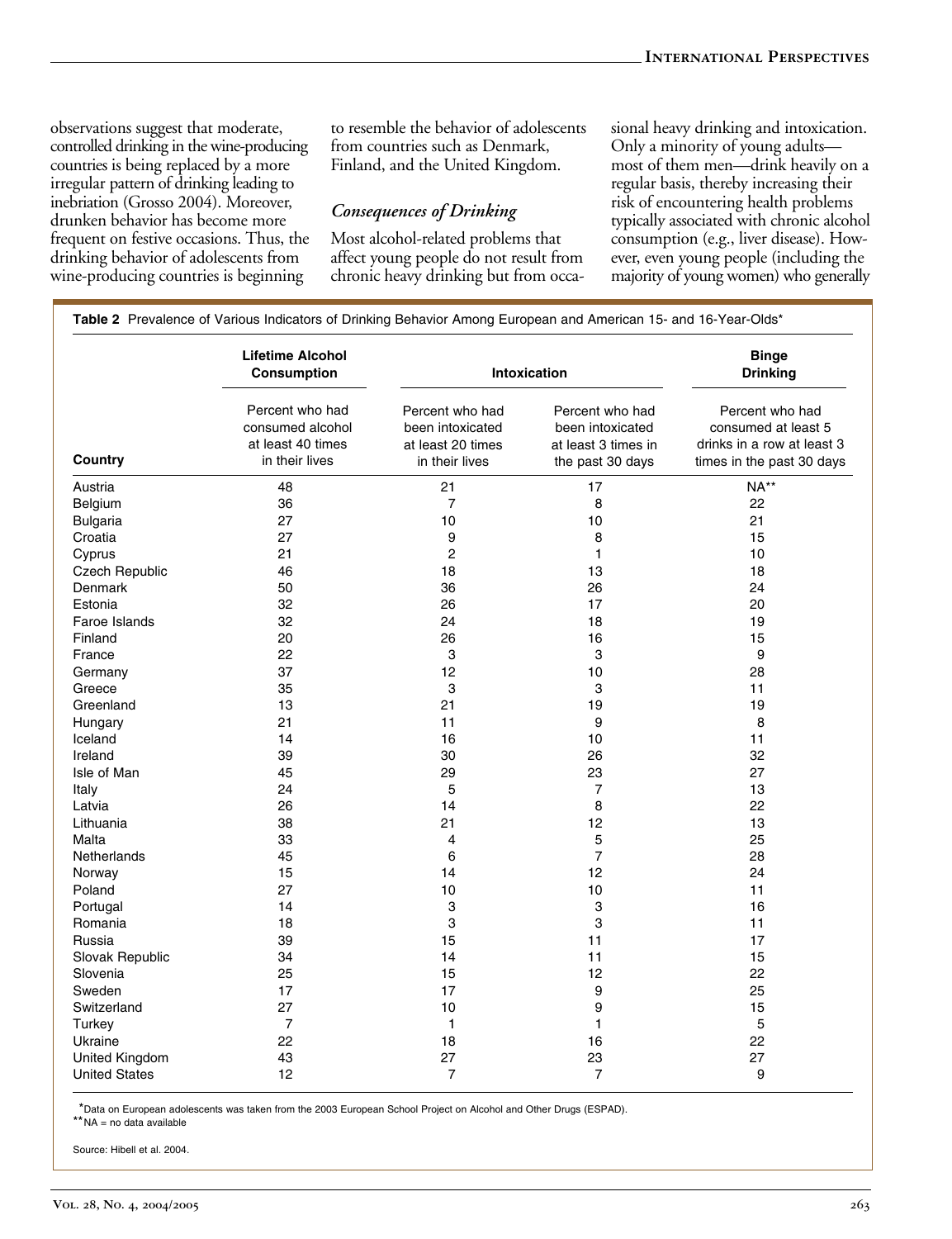drink in moderation may occasionally drink heavily, thereby increasing their risk for certain adverse effects. For example, alcohol interferes with cognitive, perceptual, and motor skills and therefore can contribute to unintentional injuries and deaths, particularly after heavy alcohol consumption. In fact, in many societies, alcohol-related fatalities are particularly common among young adults and contribute substantially to alcohol-related mortality (Ahlström 2002). This particularly high mortality rate is attributable in part to the drinking patterns of young adults (i.e., drinking heavily or to intoxication) and in part to their lack of experience with and tolerance for alcohol, which may make them more likely, for example, to be involved in alcohol-related traffic crashes than more experienced drinkers (Ahlström 2002).

In the established market economies of Europe, the proportion of alcoholrelated deaths is higher among young men than among young women. Among

15- to 29-year-olds, 12.8 percent of all deaths among males and 8.3 percent of all deaths among females have been estimated to be attributable to alcohol, indicating that alcohol-related deaths account for a considerable amount of mortality in young Europeans (Rehm et al. 2001). Traffic crashes are the main cause of alcohol-related deaths for both genders, followed by self-inflicted injuries; alcohol-related chronic diseases are not common causes of death in this age group. Both the average volume of alcohol consumption and patterns of drinking influence the rate of alcoholrelated deaths.

Young adults are susceptible not only to alcohol-related health problems (i.e., deaths and injuries) but also to alcohol-related social problems. In fact, for any given level of drinking, young adults report more social problems than do middle-aged adults. These alcohol-related social problems include problems with family, friends, and at work; financial difficulties; legal problems, such as property damage, public disturbance, violence, or sexual assault; and other risk-taking behavior. The probability of young people suffering such social consequences increases with their level of drinking.

#### **Factors Affecting Drinking by Adolescents and Young Adults**

In general, a person's drinking behavior is affected by two groups of factors (Quigley and Marlatt 1996; also see Jackson et al. 2005):

- Internal factors, such as gender, personality factors, and biological traits (e.g., certain genetic predispositions).
- External factors, such as social norms and the physical availability and prices of alcoholic beverages.

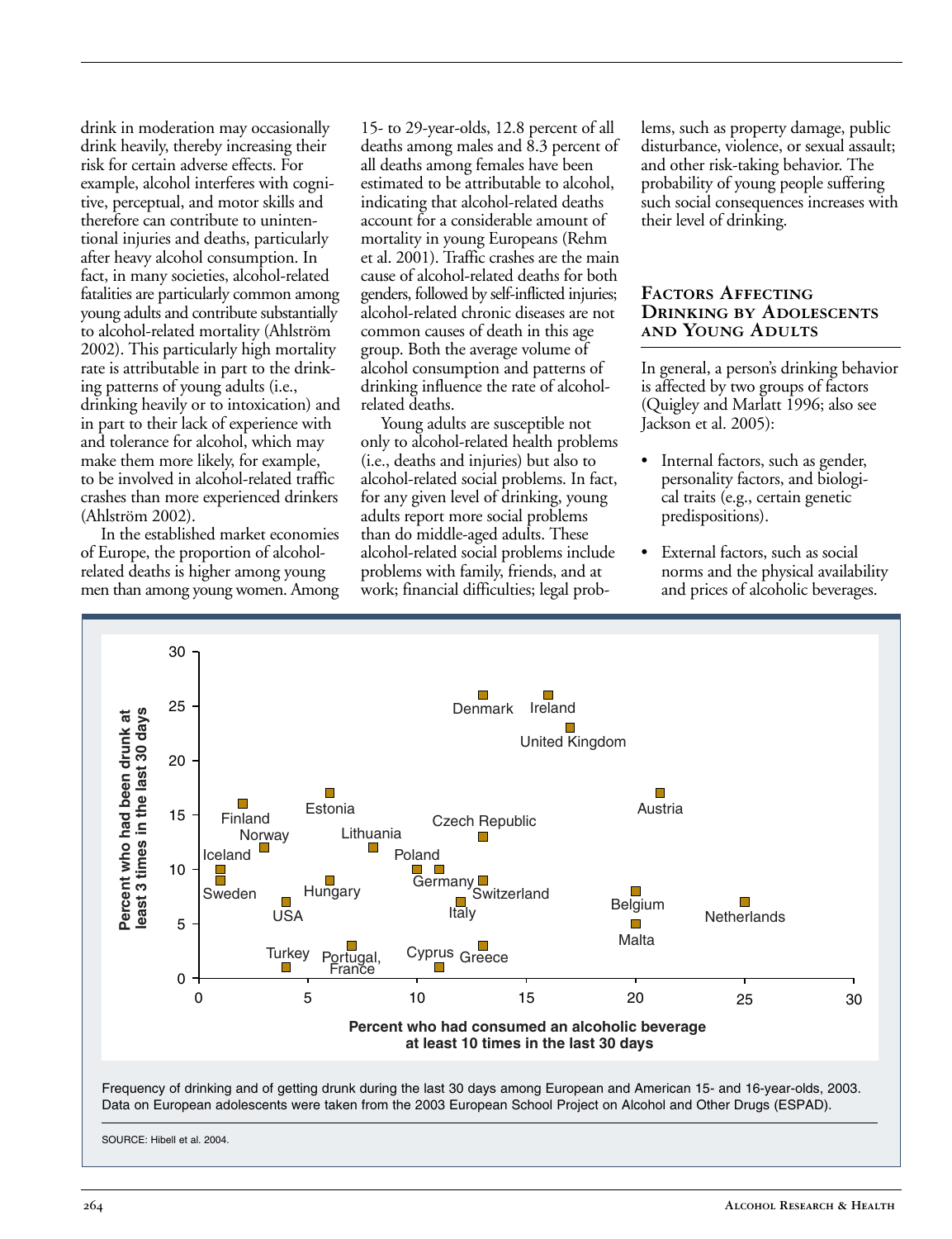(For more information on genetic factors that influence drinking behavior, see the article by Rose in this issue. For discussion of social and other environmental factors that influence alcohol consumption by young adults, see the articles by White and Wagenaar and colleagues.)

## *Gender Differences*

Gender and age are important factors affecting drinking behavior. In almost every society, young adult males drink more often than young adult females. During adolescence, drinking patterns are less differentiated by gender, and at the onset of young adulthood, females may even drink more frequently than males, partly because females typically mature earlier than males and partly because they do not yet have family bonds and responsibilities. Once they reach and pass through young adulthood, however, young women tend to consume less alcohol, drink less frequently, and get drunk less often than young men (Ahlström et al. 2001*a*).

The ESPAD study as well as some other analyses have demonstrated that many countries now show a convergence of boys' and girls' drinking patterns that blurs the distinction between the genders (Currie et al. 2004; Hibell et al. 2000, 2004; Johnston et al. 2000). For example, although consumption of beer and spirits still is more frequent among boys than girls in most ESPAD countries, prevalence rates for consumption of spirits are equal or almost equal between the sexes in nearly half of the countries. Likewise, the frequency of intoxication is similar for both genders in many ESPAD countries (Hibell et al. 2004). The convergence of drinking patterns is especially obvious in the Nordic countries, Ireland, the United Kingdom, and the United States. In the eastern and southern European countries, however, large gender differences still exist.

#### *Social Norms and Other Social Factors*

Social norms about when, how often, and at what level drinking is considered acceptable vary among different countries

or even among population subgroups within a country, and they may change over time. Other social factors, such as the context of the drinking occasion, also can influence people's drinking behavior. In a Dutch study investigating the factors contributing to young adults' heavy drinking in public during weekends, social norms condoning alcohol consumption and drinking occasions characterized by socializing were identified as the most important factors (Oostveen et al. 1996). Modeling was the third most influential variable, but direct social pressure had only minimal influence.

Thus, it appears that for young adults, drinking not only is a matter of personal experimentation but also can reflect a desire to fit in with peers and others (Ahlström 2000). Consistent with this hypothesis, evidence suggests that the most reliable predictor of adolescents' drinking behavior is the drinking behavior of their friends, followed by the drinking behavior of their siblings. Other family factors—such as parent–child relationships, communication, and parenting practices—also significantly influence the drinking behavior of adolescents (Ahlström 2002).

Considerable evidence suggests that drinking patterns for all adults also depend on education, social class, occupation, employment status, place of residence, race or ethnicity, and religion. However, few studies have investigated the influence of these factors on young adults. One comparative study conducted in nine European countries examined the influence of marriage, parenthood, and employment on drinking behavior. These transitions tend to occur during early adulthood and demand the adoption of new social roles. The study found that parenthood was profoundly and consistently associated with women's drinking patterns that is, women who had children, particularly young mothers, consumed less alcohol than did women without children (Ahlström et al. 2001*a*). In the United States, religion also is an important factor affecting the age and onset of drinking. The importance of religion is further highlighted by the low alcohol consumption levels and high rates of abstinence in Muslim countries.

The influence of any social factor can differ profoundly among various countries. For example, in some countries a person's place of residence (e.g., a rural or urban area) has been shown to influence what type of beverage he or she primarily consumes. In wineproducing countries wine consumption is usually more popular in rural areas, but in the Nordic countries wine is consumed primarily in urban areas. This is explained for the most part by the fact that in wine-producing countries wine is a traditional drink with meals, whereas in the Nordic countries wine drinking is associated with modern living styles (Simpura and Karlsson 2001).

#### *Alcohol Availability and Pricing*

Most countries have a minimum legal drinking age (MLDA) for purchasing, selling, or consuming alcoholic beverages. In most European countries, the MLDA is 18 years or less (see table 3). Several other countries—such as the United States, Egypt, Indonesia, Micronesia, Palau, Samoa, and the Solomon Islands—do not allow people to purchase, sell, or consume alcoholic beverages before the age of 21 (Jernigan 2001; WHO 2004). In many countries, the MLDA is the same for all alcoholic beverages, but in countries that have different age limits for different beverage types, the age limits usually are lower for beer and wine than for distilled beverages (Österberg and Karlsson 2002). In most countries, MLDAs are the same for off-premise and on-premise sales.

Alcohol taxation and high alcohol prices as well as strict regulation of physical alcohol availability (i.e., sale of alcoholic beverages only in limited locations or at certain times) are powerful policy tools for controlling alcohol consumption (Babor et al. 2003). Although such measures affect the entire population, some studies have found that high alcohol prices particularly affect adolescents and young adults, who in many societies have fewer economic resources than older adults (Williams et al. 2005).

Evidence also suggests that the amount of money available to people influences the frequency of drinking. For example,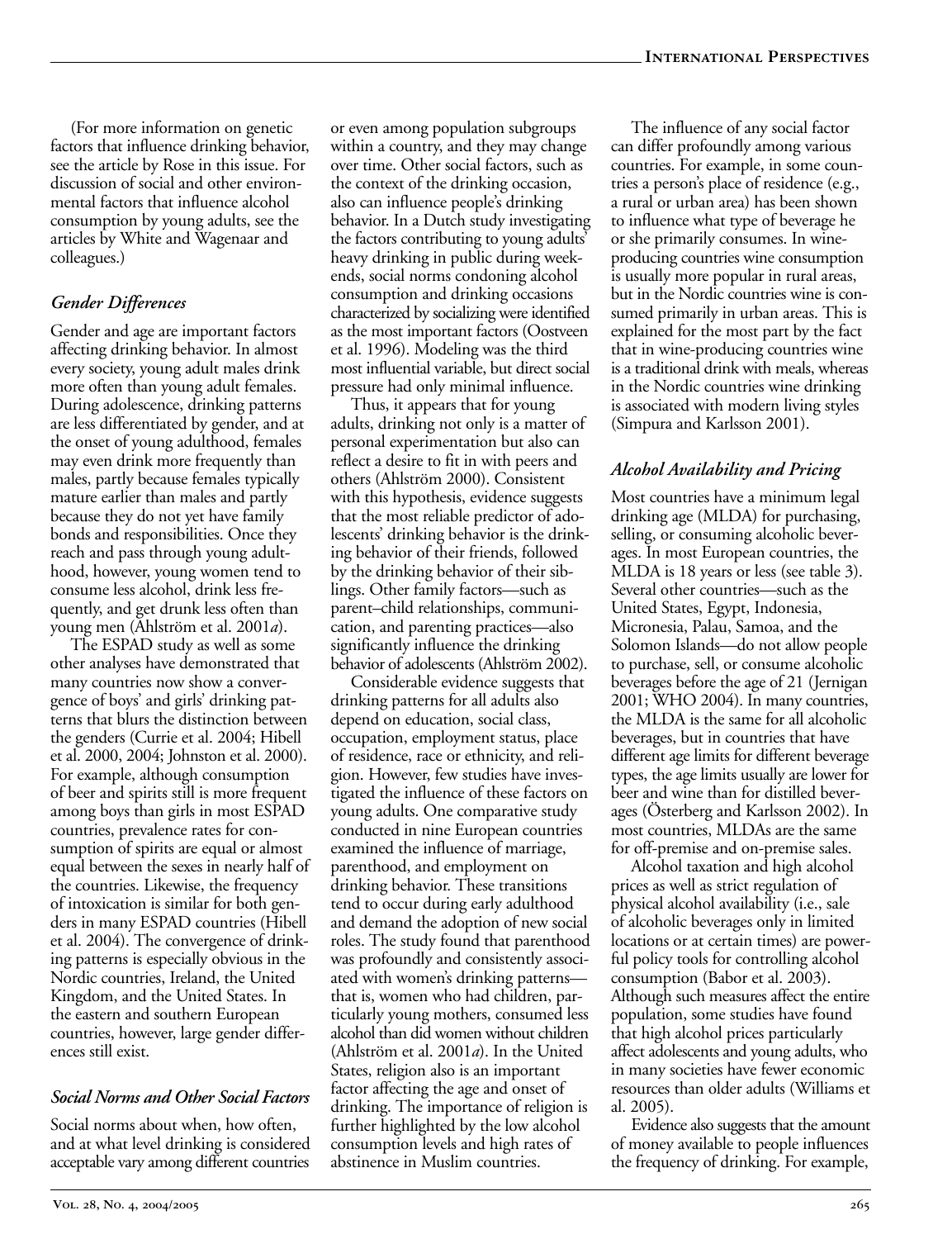Rahkonen and Ahlström (1989) analyzed trends in drinking habits among Finnish adolescents between 1973 and 1987. They found that drinking frequency decreased at the beginning of the 1980s but then began to increase by 1983. This rise was explained by increased alcohol availability and by an increase in money available to adolescents for their leisure time activities. Similar results were obtained in a later study among Finnish students (Lintonen et al.  $2000$ ).

To assess the effectiveness of measures restricting alcohol availability in limiting alcohol consumption by adolescents,

Grossman and colleagues (1995) compared the effects of alcohol pricing policies and changes in MLDA. These investigators demonstrated that both types of measures impacted alcohol use and mortality from alcohol-related motor vehicle crashes, although higher taxes on alcohol were more effective at reducing adolescent drinking than implementation of a uniform MLDA of 21.

#### **Summary and Discussion**

Alcohol consumption is a social behavior, something people learn from and

practice with other members of their culture (family, peers, etc.). Consequently, the drinking behavior of adolescents and young adults in any country or culture is related to the drinking behavior of the whole population. International studies have demonstrated that adult drinking patterns vary greatly among different countries and cultures over time and between different population groups within a given country. Speaking very generally, the frequency and amount of alcohol consumption are highest in Europe, North America, and other countries with established market economies; lower in Africa and Asia; and particularly

Table 3 Minimum Legal Drinking Ages (MLDAs) for Off-Premise and On-Premise Sales of Various Types of Alcoholic Beverages in European Countries

| Country         | <b>Off-Premise</b>         |                 |                | <b>On-Premise</b> |           |                |
|-----------------|----------------------------|-----------------|----------------|-------------------|-----------|----------------|
|                 | <b>Beer</b>                | Wine            | <b>Spirits</b> | <b>Beer</b>       | Wine      | <b>Spirits</b> |
| Austria         | 16                         | 16              | 18             | 16                | 16        | 18             |
| Belgium         | $\overline{\phantom{0}}^*$ |                 | 18             | 16                | 16        | 18             |
| <b>Bulgaria</b> | 18                         | 18              | 18             | 18                | 18        | 18             |
| Cyprus          | $NA**$                     | <b>NA</b>       | <b>NA</b>      | <b>NA</b>         | <b>NA</b> | <b>NA</b>      |
| Czech Republic  | 18                         | 18              | 18             | 18                | 18        | 18             |
| Denmark         | 16                         | 16              | 16             | 18                | 18        | 18             |
| Estonia         | 18                         | 18              | 18             | 18                | 18        | 18             |
| Finland         | 18                         | 18              | 20             | 18                | 18        | 18             |
| France          | 16                         | 16              | 16             | 16                | 16        | 16             |
| Germany         | 16                         | 16              | 18             | 16                | 16        | 18             |
| Greece          |                            | $\qquad \qquad$ | 18             |                   |           | 18             |
| Hungary         | 18                         | 18              | 18             | 18                | 18        | 18             |
| Iceland         | 20                         | 20              | 20             | 20                | 20        | 20             |
| Ireland         | 18                         | 18              | 18             | 18                | 18        | 18             |
| Italy           | 16                         | 16              | 16             | 16                | 16        | 16             |
| Latvia          | 18                         | 18              | 18             | 18                | 18        | 18             |
| Lithuania       | 18                         | 18              | 18             | 18                | 18        | 18             |
| Luxembourg      |                            |                 |                | 18                | 18        | 18             |
| Malta           | 16                         | 16              | 16             |                   |           |                |
| Netherlands     | 16                         | 16              | 18             | 16                | 16        | 18             |
| Norway          | 18                         | 18              | 20             | 18                | 18        | 20             |
| Poland          | 18                         | 18              | 18             | 18                | 18        | 18             |
| Portugal        | 16                         | 16              | 16             | 16                | 16        | 16             |
| Romania         | 18                         | 18              | 18             | 18                | 18        | 18             |
| Slovak Republic | 18                         | 18              | 18             | 18                | 18        | 18             |
| Slovenia        | 15                         | 15              | 15             | 15                | 15        | 15             |
| Spain           | 16                         | 16              | 16             | 16                | 16        | 16             |
| Sweden          | 18                         | 20              | 20             | 18                | 18        | 18             |
| Switzerland     | 16                         | 16              | 18             | 16                | 16        | 18             |
| Turkey          | 18                         | 18              | 18             | 18                | 18        | 18             |
| United Kingdom  | 18                         | 18              | 18             | 16                | 16        | 18             |

\*- = no legal age limit

\*\*NA = no data available

SOURCE: WHO 2004.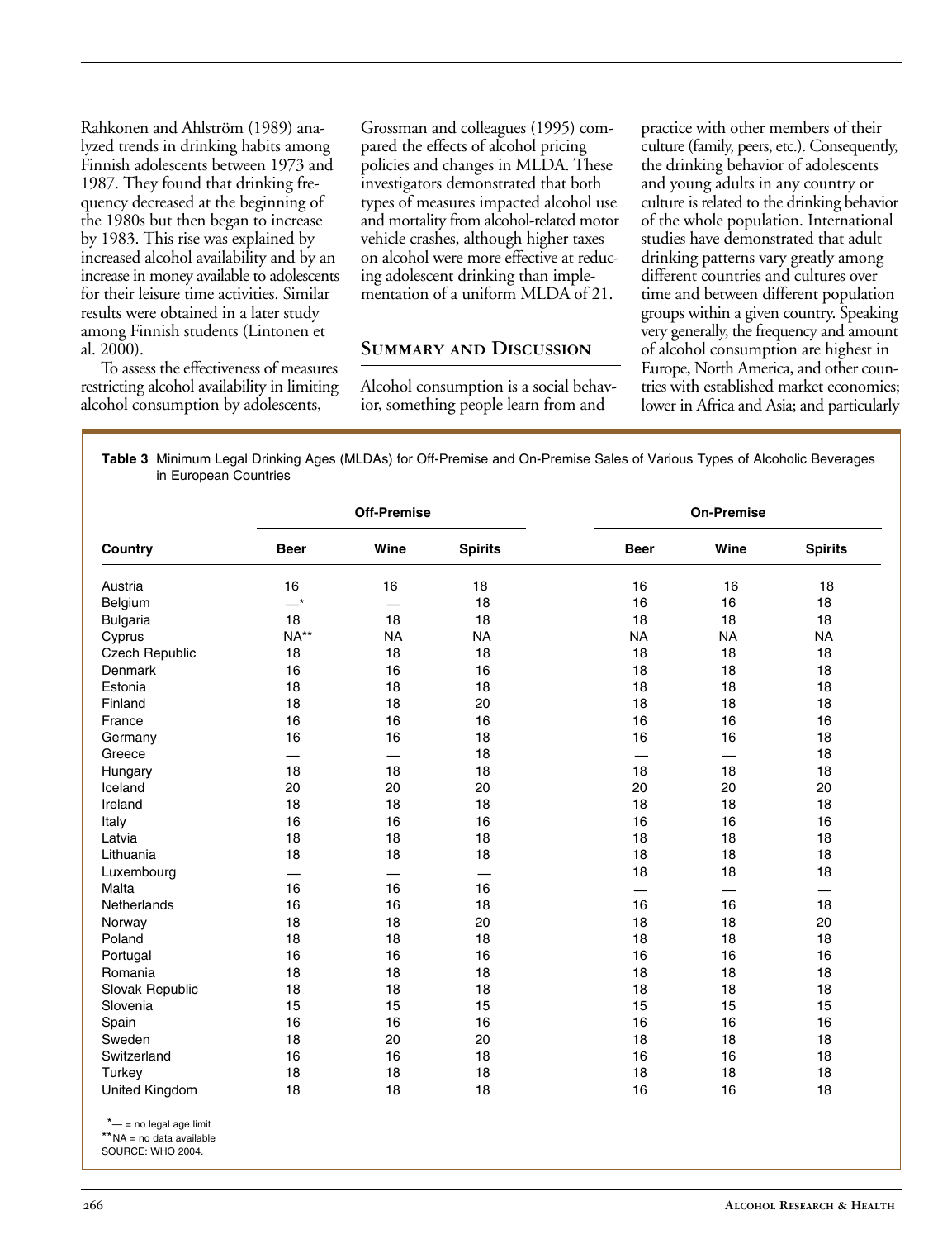low in the Muslim countries of the eastern Mediterranean region and the Indian subcontinent. In recent decades, alcohol consumption has decreased especially in southern Europe and increased in Asia.

Despite its similarities to adult drinking, alcohol consumption by adolescents and young adults has some special characteristics because the way of life and living conditions of 14- to 25-yearolds in any culture differ somewhat from those of older adults. For example, the mass media (particularly the advertising industry), the Internet, and international youth cultures also affect the drinking patterns of adolescents and young adults (Unger et al. 2003; Carroll and Donovan 2002).

One difference between adolescent/ young adult drinking patterns and adult drinking patterns concerns gender differences. In almost all cultures, men abstain less frequently than women and drink more frequently and in greater quantities than women. Among adolescents and young adults, especially at the onset of adolescence, however, these gender differences are less prominent or do not exist at all. Moreover, in many cultures, drinking to intoxication is more characteristic of adolescent and young adult drinking than of drinking by older adults. Finally, most of the alcohol-related problems that affect adolescents result from periodic heavy drinking and intoxication rather than from chronic alcohol consumption, because relatively few adolescents drink heavily on a regular basis. In contrast, older adults more frequently experience the adverse health effects (e.g., liver disease) that result from long-term alcohol consumption.

Because most of the information researchers have acquired about the drinking patterns of adolescents and young adults is based on data obtained in European and North American countries, global comparisons of drinking patterns are difficult to make. In addition, less information is available on young adults than on adolescents, who, through school-based surveys, can be accessed more easily. To address these limitations and to allow for truly global and reliable comparisons of drinking patterns in adolescents and young adults, future

studies should focus more on regions outside North America and Europe. Such analyses also could reveal characteristic patterns in the factors affecting adolescent and young adult drinking behavior. Finally, studies following participants over time (i.e., longitudinal studies) are needed to better evaluate the findings of one-time cross-sectional studies.

The generalizability of existing research on the effects of alcohol pricing on adolescent and young adult drinking is limited because most of these studies have been conducted in the United States. Recent price decreases in Europe, especially in the Nordic countries, however, will provide researchers with an opportunity to study whether changes in price particularly affect alcohol consumption by adolescents and young adults in other countries as well. ■

#### **References**

AHLSTRÖM, S.K. The young adult. In: Cooper, D.B., ed. *Alcohol Use*. Abingdon, England: Radcliffe Medical Press, 2000. pp. 39–50.

AHLSTRÖM, S.K. Family practices and use of legal and illegal drugs among adolescents: A review. *Nordic Studies on Alcohol and Drugs, English Supplement* 19:76–82, 2002.

AHLSTRÖM, S.K.; BLOOMFIELD, K.; AND KNIBBE, R. Gender differences in drinking patterns in nine European countries: Descriptive findings. *Substance Abuse* 22:69–85, 2001*a.* PMID: 12466670

AHLSTRÖM, S.K.; METSO, L.; AND TUOVINEN, E.L. Ungdomars bruk av rusmedel i Europa 1995 och 1999. *Nordisk Alkohol & Narkotikatidskrift* 18:283– 295, 2001*b*.

AHLSTRÖM-LAAKSO, S. European drinking habits: A review of research and some suggestions for con ceptual integration of findings. In: Everett, M.V.; Waddell, J.O.; and Heath, D.B.; eds. *Cross-Cultural Approaches to the Study of Alcohol: An Interdisciplinary Perspective*. Chicago: Aldine, 1976. pp. 119–132.

BABOR, T.; CAETANO, R.; CASSWELL, S.; ET AL. *Alcohol: No Ordinary Commodity. Research and Public Policy*. Oxford, England: Oxford University Press, 2003.

BRUUN, K.; EDWARDS, G.; LUMIO, M.; ET AL. *Alcohol Control Policies in Public Health Perspective.* Forssa, Finland: Finnish Foundation for Alcohol Studies, 1975.

CARROLL, T.E., AND DONOVAN, R.J. Alcohol marketing on the internet: New challenges for harm reduction. *Drug and Alcohol Review* 21:83–91, 2002. PMID: 12189009

CHOU, S.P., AND PICKERING, R.P. Early onset of drinking as a risk factor for lifetime alcohol-related problems. *British Journal of Addiction* 87:1199–1204, 1992. PMID: 1511233

CURRIE, C.; ROBERTS, C.; MORGAN, A.; ET AL.; EDS. *Young People's Health in Context. Health Behaviour in School-Aged Children (HBSC) Study: International Report From the 2001/2002 Survey.* Health Policy for Children and Adolescents, No. 4. Geneva: World Health Organization, WHO Regional Office for Europe, 2004.

DAWSON, D.A. The link between family history and early onset alcoholism: Earlier initiation of drinking or more rapid development of dependence? *Journal of Studies on Alcohol* 61:637–646, 2000. PMID: 11022800

EDWARDS, G.; ANDERSON, P.; BABOR, T.F.; ET AL. *Alcohol Policy and the Public Good*. New York: Oxford University Press, 1994.

GRANT, B.F., AND DAWSON, D.A. Age at onset of alcohol use and its association with DSM–IV alcohol abuse and dependence: Results from the National Longitudinal Alcohol Epidemiologic Survey. *Journal of Substance Abuse* 9:103–110, 1997. PMID: 9494942

GREENFIELD, T.K., AND ROGERS, J.D. Who drinks most of the alcohol in the U.S.? The policy implications. *Journal of Studies on Alcohol* 60:78–89, 1999. PMID: 10096312

GROSSMAN, M.; CHALOUPKA, F.J.; SAFFER, H.; AND LAIXUTHAI, A. Effects of alcohol price on youth: A summary of economic research. In: Boyd, G.M.; Howard, J.; and Zucker, R.A.; eds. *Alcohol Problems Among Adolescents: Current Directions in Prevention Research*. Hillsdale, NJ: Lawrence Erlbaum Associates, 1995. pp. 225–242.

GROSSO, L. "Current Trends of Drug Use in Italy." Paper presented at the 16<sup>th</sup> ELISAD Annual Meeting, Florence, Italy, October 21–23, 2004.

HIBELL, B.; ANDERSSON, B.; AHLSTRÖM, S.; ET AL. *The 1999 ESPAD Report: Alcohol and Other Drug Use Among Students in 30 European Countries.*  Stockholm: Swedish Council for Information on Alcohol and Other Drugs, 2000.

HIBELL, B.; ANDERSSON, B.; BJARNASSON B.; ET AL. *The 2003 ESPAD Report: Alcohol and Other Drug Use Among Students in 35 European Countries.*  Stockholm: Swedish Council for Information on Alcohol and Other Drugs, 2004.

HINGSON, R.W.; HEEREN, T.; JAMANKA, A.; AND HOWLAND, J. Age of drinking onset and unintentional injury involvement after drinking. *JAMA: Journal of the American Medical Association* 284:1527– 1533, 2000. PMID: 11000646

JACKSON, K.M.; SHER, K.J.; AND PARK, A. Drinking among college students: Consumption and consequences. In: Galanter, M., ed. *Recent Developments in Alcoholism, Vol. 17: Alcohol Problems in Adolescents and Young Adults. Epidemiology, Neurobiology, Prevention, Treatment.* New York: Springer, 2005. pp. 85–117. PMID: 15789861